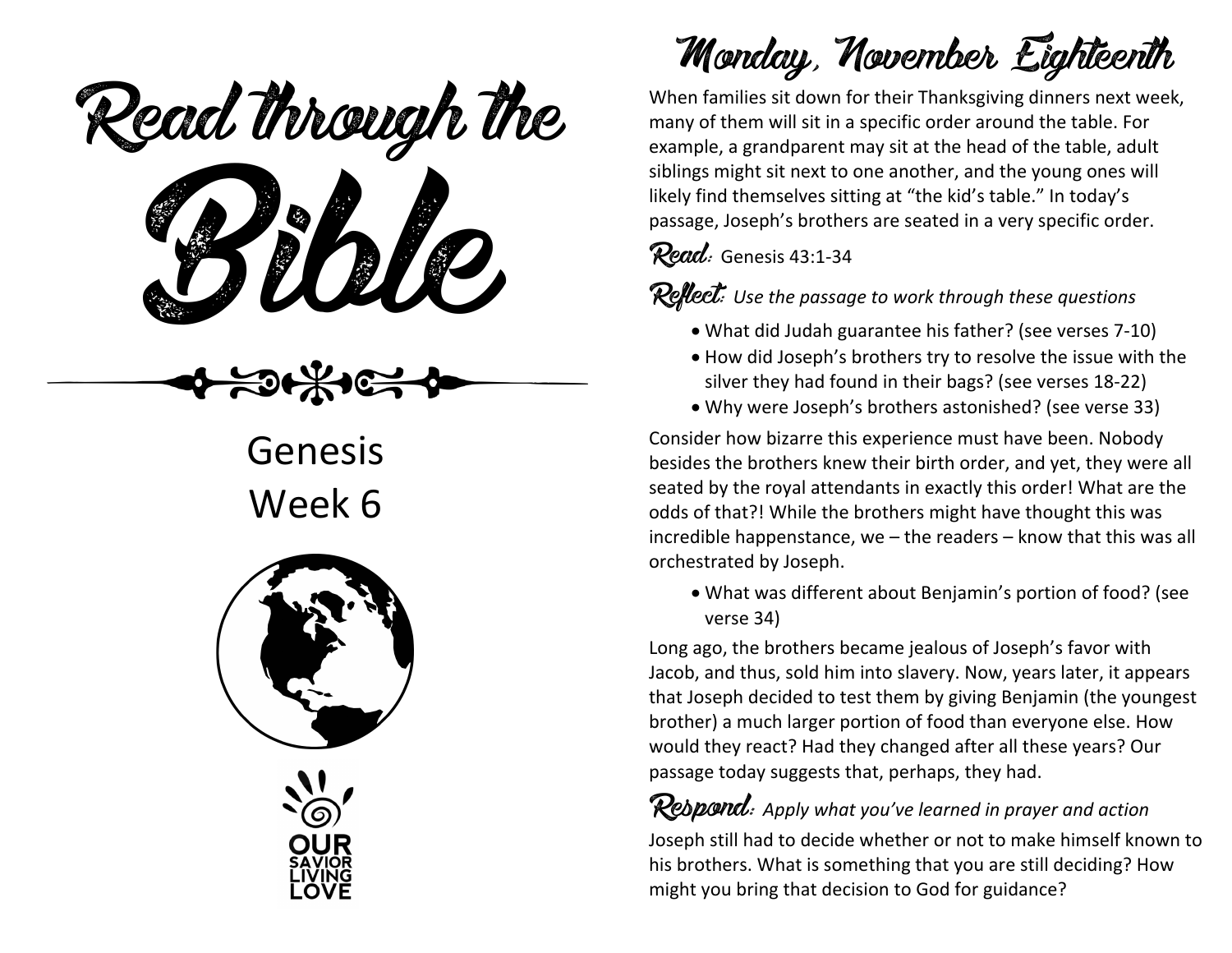### Tuesday, November Nineteenth

Suppose you have extended family over to your house for dinner. Before the meal is served, some of the kids are running around the house chasing each other when, all of a sudden, one of them brushes up against a side table and breaks one of your precious lamps. You now have a decision to make: do you punish the child, or do you show her or him mercy? In today's passage, Joseph has a decision to make when his brothers beg for mercy.

### Read: Genesis 44:1-34

Reflect: *Use the passage to work through these questions*

- What did Joseph try and do? (see verses 1-5)
- How did Joseph's brothers respond? (see verses 6-9)
- Why was the discovery of the cup (vv. 11-13) so tragic given Judah's promise to his father in 43:8-9?

In chapter 43, Judah made a promise to Jacob that no harm would come to Benjamin. But now, Benjamin was to be made a slave for allegedly stealing Joseph's cup. How would Judah be able to go back and face his father without his youngest brother?

• How did Judah try and resolve this challenging situation? (see verses 30-34)

Was this what Joseph wanted? For his brothers to plead with him for mercy? Whether he expected this plea or not, Joseph now had an important decision to make. Would he do to his brothers what they had done to him, or would he do something different and show them mercy? This is the climax of Joseph's story, and we will find out the answer in tomorrow's passage. Stay tuned!

#### Respond: *Apply what you've learned in prayer and action*

Think of somebody who has begged you for mercy. How did you respond? Why did you respond in the way that you did? In light of the mercy that God has shown to us through His Son, consider how you might show mercy to someone in a current or future situation.

## Wednesday, November Twentieth

Remember that TV show, *Extreme Makeover: Home Edition*? After taking houses in disarray and remodeling them for families in need, the end of each episode would have a "grand reveal" moment when the workers would move a big bus parked in front of the home so the family could see their new house for the first time. In today's passage, Joseph has his own "grand reveal" moment.

#### Read: Genesis 45:1-28

**Reflect:** Use the passage to work through these questions

- How did Joseph respond to Judah's plea? (see verses 1-2)
- How did Joseph explain to his brothers why their action of selling him into slavery had actually turned out to be a good thing? (see verses 4-8)

When Joseph was sold into slavery years ago, he had no idea that he would end up becoming the person in charge of Egypt. But now, having reflected on everything that had happened, Joseph realized that God had worked through a bad situation to bring about some important changes in his own life and in the lives of so many people. In this sense, Joseph was no longer angry at his brothers because he now understood that it was God who had sent him to Egypt (v. 8) so that he might help save countless lives during the famine (v. 5). As Christians, this point is not lost on us – much like Joseph, Jesus was sent into the world in order to save countless lives by reconciling us to our God. Because of Jesus' death and sacrifice on the cross, we have become new creations in Him!

- How did Joseph demonstrate that he was willing to reconcile with his brothers? (see verses 14-15)
- How did Jacob respond to his sons' news? (see verses 25-28)

Respond: *Apply what you've learned in prayer and action* How has God worked through a bad situation to bring about some important changes in your own life? Take some time today to thank God for His continued presence in your life.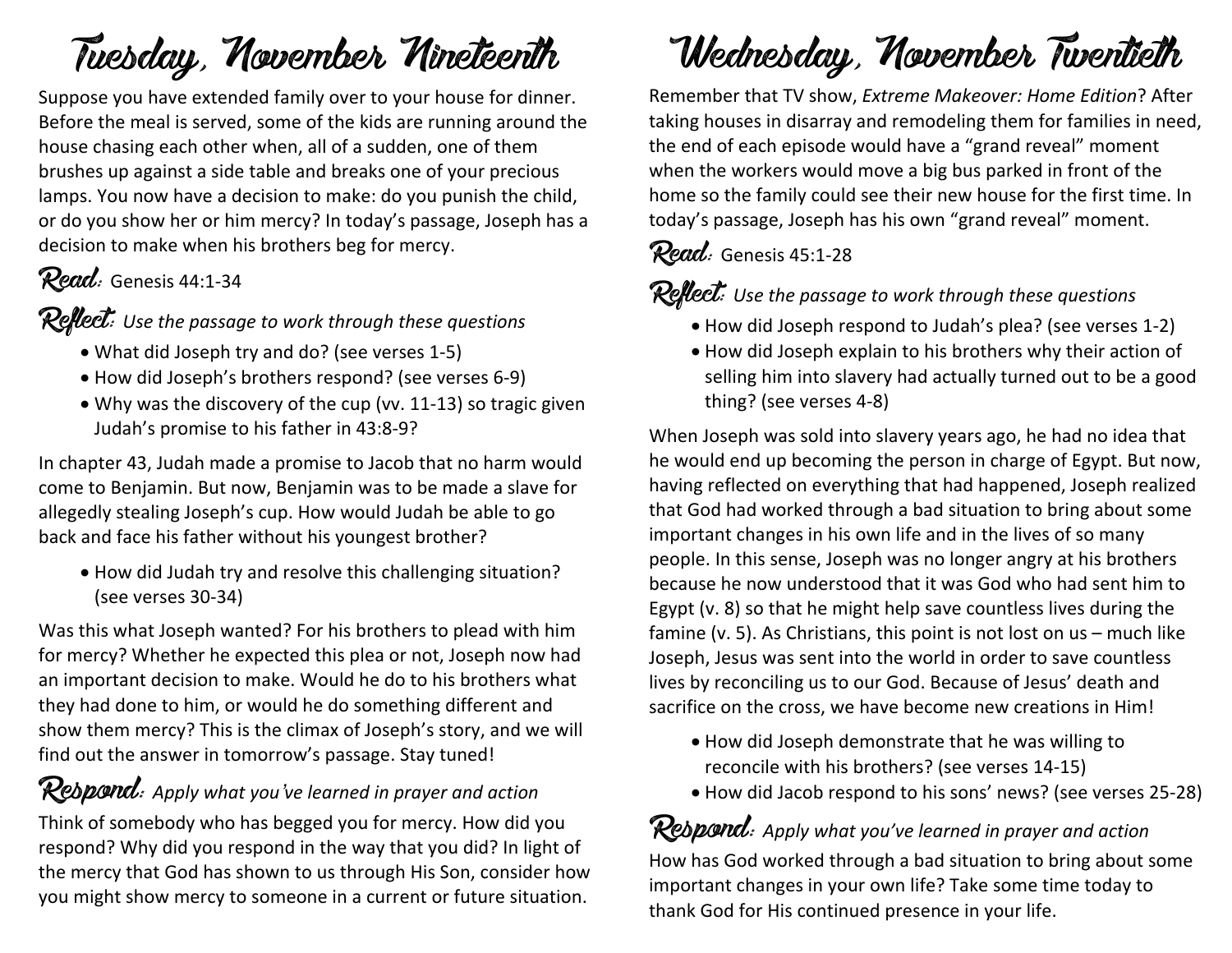## Thursday, November Twenty-First

Over the past few years, some people have given their friends and family members DNA test kits for Christmas. The idea is not only to learn about your family's ancestry, but also to possibly connect you with living family members that you may not have even known about. Since the inception of these kits, many people around the United States have been able to locate and connect with relatives they have not seen in a long time or have never met before. In today's passage, Joseph and Jacob reunite after a long time apart.

#### Read: Genesis 46:1-34

#### Reflect: *Use the passage to work through these questions*

• How did God reassure Jacob as he set out for Egypt? (see verses 2-4)

Take a look back at what took place in Genesis 28:10-17. At that time, when Jacob was about to leave the area that would eventually become the Promised Land, God appeared to him in a dream. Now, 40 years later, as Jacob was about to leave the area of the Promised Land again, God appeared to him in another dream. The things that God said in these verses (vv. 2-4) will serve as the main storyline for the book of Exodus.

- How does the account in verses 8-25 indicate how much Jacob's family had already grown?
- How did Joseph and Jacob react upon seeing each other for the first time in many years? (see verses 29-30)
- Why did Joseph give his brothers specific instructions? (see verses 31-34)

Back then, many Egyptians considered sheep to unclean, and thus, detested shepherds.

Rebpond: Apply what you've learned in prayer and action If you are not used to reading the Bible on a consistent basis, consider how regularly reading God's Word might help to reassure you of His presence and promises for you.

# Friday, November Twenty-Second

Recently, Pastor Paul talked about how we can welcome people and demonstrate hospitality to them. This practice is often easiest when those people are kind and courteous to us. But how much harder is it to be hospitable to those who are hurtful and cruel to us? In today's passage, Joseph continues to be confronted with opportunities to show hospitality to his brothers who had once mistreated him and had sold him into slavery.

#### Read: Genesis 47:1-31

Reflect: *Use the passage to work through these questions*

• How did Joseph take care of his father, brothers, and their families? (see verses 11-12)

Joseph treated his family very well even after his brothers had repeatedly mistreated him. Joseph's example is a great reminder of what Paul says in Romans 12:14 – "Bless those who persecute you; bless and do not curse."

- How did Joseph work to resolve the issue of the famine? (see verses 13-17)
- How did much of the land in Egypt come to belong to Pharaoh? (see verses 18-26)
- What request did Jacob make of Joseph? (see verses 28-30)

Jacob did not want to be buried in Egypt. Instead, he wanted to be buried in the land promised to his ancestors. In this way, Jacob demonstrated that he understood the importance of the covenant that God had made with his grandfather, Abraham.

#### Respond: *Apply what you've learned in prayer and action*

Consider Joseph's hospitality to his brothers and Paul's words in Romans 12:14 from above. The next time somebody persecutes you, reflect upon how you might bless them in response. If somebody is currently giving you a hard time, ask God to provide a way for you to bless them today.